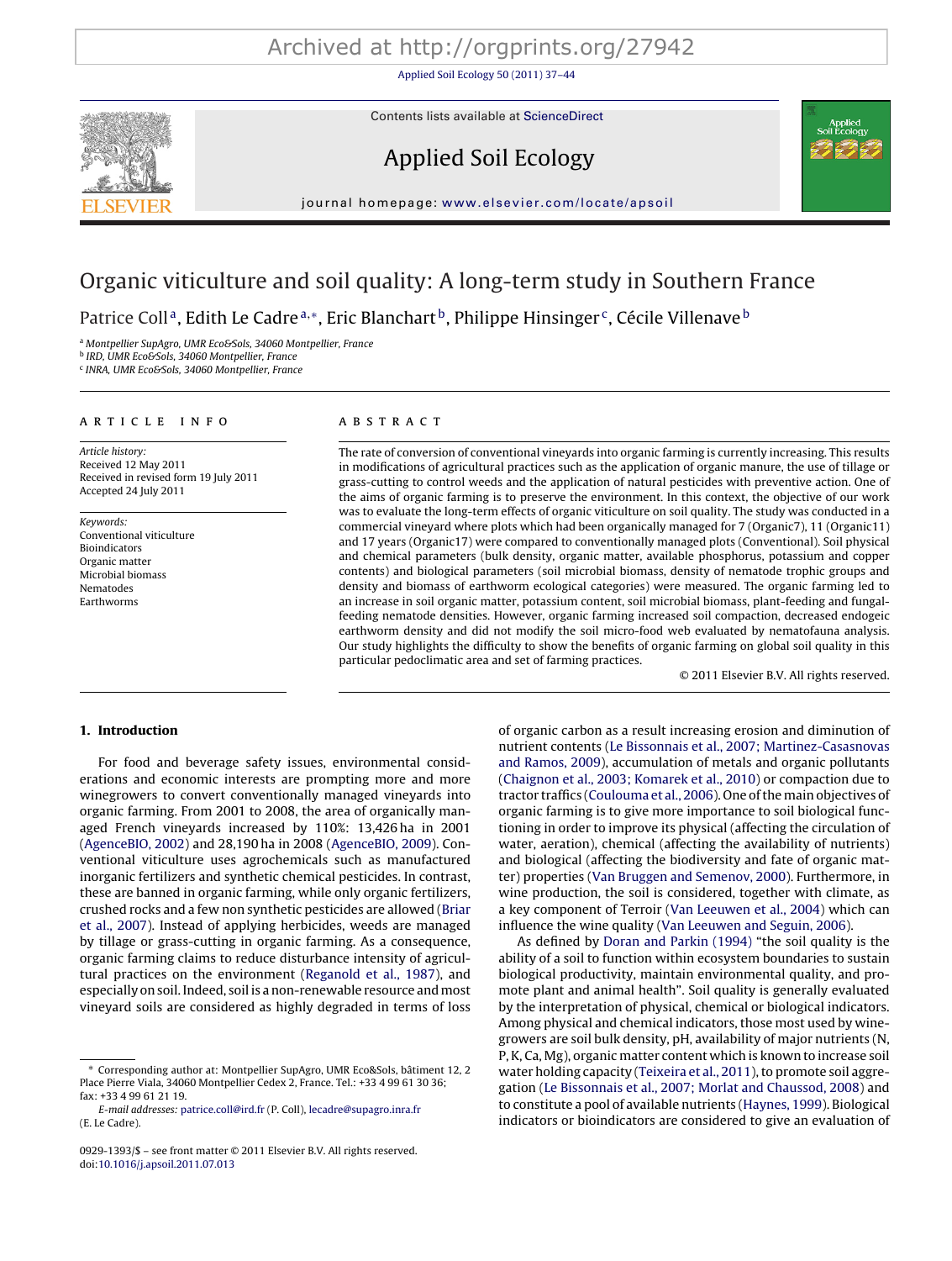soil functioning because soil organisms have intimate relationships with their surroundings [\(Franzle,](#page-6-0) [2006\),](#page-6-0) and then can give information about soil degration or improvement ([Bispo](#page-6-0) et [al.,](#page-6-0) [2011\).](#page-6-0) The most widely studied are microorganisms and soil fauna ([Huber](#page-6-0) et [al.,](#page-6-0) [2008;](#page-6-0) [Bispo](#page-6-0) et [al.,](#page-6-0) [2011\).](#page-6-0) Microorganisms are involved in different key processes in the ecosystems, such as the decomposition of organic matter, humus formation, soil aggregation, retention and cycling of nutrients, and various symbiotic and parasitic relationships with plants [\(Paul](#page-6-0) [and](#page-6-0) [Clark,](#page-6-0) [1996\).](#page-6-0) Other useful bioindicators are nematodes and earthworms. To evaluate the soil food web, the soil nematodes are pertinent bioindicators because they present an important diversity of trophic groups such as plant-feeders, bacterial-feeders, fungal-feeders, omnivores and predators ([Yeates](#page-7-0) et [al.,](#page-7-0) [1993;](#page-7-0) [Villenave](#page-7-0) et [al.,](#page-7-0) [2004\).](#page-7-0) Indeed, they are implicated in soil organic matter mineralization processes ([Neher,](#page-6-0) [2001\).](#page-6-0) In addition, they are ubiquitous and thus present in all pedo-climatic situations including habitats that vary from pristine to extremely degraded [\(Bongers](#page-6-0) [and](#page-6-0) [Ferris,](#page-6-0) [1999\).](#page-6-0) Other representatives of soil fauna are earthworms. They are described as bioindicators of soil quality as they modify soil physical properties. In particular they maintain soil structure and modify soil hydrodynamic functioning ([Eijsackers](#page-6-0) et [al.,](#page-6-0) [2005\).](#page-6-0) They provide additional information about the fate of organic matter. As a consequence both nematodes and earthworms give different and therefore complementary data on soil functioning.

Several authors compared vineyard soil characteristics after inorganic and organic fertilizer application ([Morlat](#page-6-0) [and](#page-6-0) [Chaussod,](#page-6-0) [2008;](#page-6-0) [Bustamante](#page-6-0) et [al.,](#page-6-0) [2011\)](#page-6-0) and under different grass management practices ([Monteiro](#page-6-0) [and](#page-6-0) [Lopes,](#page-6-0) [2007;](#page-6-0) [Smith](#page-6-0) et [al.,](#page-6-0) [2008;](#page-6-0) [Steenwerth](#page-6-0) [and](#page-6-0) [Belina,](#page-6-0) [2008\).](#page-6-0) Until now, scientific knowledge concerning the effects of organic viticulture on soil functioning is scarce, except the studies of [Reeve](#page-6-0) et [al.](#page-6-0) [\(2005\),](#page-6-0) [Probst](#page-6-0) et [al.](#page-6-0) [\(2008\)](#page-6-0) and [Reinecke](#page-6-0) et [al.](#page-6-0) [\(2008\).](#page-6-0) There is thus a great need to evaluate if soil quality is altered by changing practices during the conversion of vineyards into organic farming. Former studies have focused on earthworms and microbial biomass ([Reuter](#page-6-0) [and](#page-6-0) [Kubiak,](#page-6-0) [2003;](#page-6-0) [Ingels](#page-6-0) et [al.,](#page-6-0) [2005;](#page-6-0) [Whitelaw-Weckert](#page-6-0) et [al.,](#page-6-0) [2007\),](#page-6-0) but fewer studies were conducted on nematodes as bioindicators of vineyard soil quality ([Sanchez-Moreno](#page-7-0) [and](#page-7-0) [Ferris,](#page-7-0) [2007;](#page-7-0) [Rahman](#page-7-0) et [al.,](#page-7-0) [2009\).](#page-7-0) To our knowledge, none of this research combined several physical, chemical and biological indicators to give a complete overview of soil quality of vineyards.

In this work, we measured the long-term effects of organic viticulture by physical and chemical indicators (organic matter content, availability of major nutrients and contaminant (Cu), bulk density) as well as by bioindicators (microbial biomass, nematodes and earthworms). With our methodology, we can then evaluate if intensive practices denoted as conventional are more damaging to soil quality and biological functions than are arguably organic practices. The present study was conducted on 24 vineyard plots: 10 were conventionally managed, while the others had different ages of conversion into organic farming (7, 11 and 17 years).

#### **2. Material and methods**

#### 2.1. Site description, management and field plot design

This study was conducted in May 2009 in Cruscades, which is located in the South of France, in the Languedoc-Roussillon region (43°11′29.13″N, 2°49′1.78″E; 26–50 m elevation). The climate is typically Mediterranean with 14.7 ◦C mean annual temperature, 600 mm of annual rainfall and 1380 mm of annual ETP Penman-Monteith (average value based on data collected from 2000 to 2010 by Météo-France). The plots did not present any slope. The soil was silty-clay, with  $42 \pm 2\%$  of silt,  $36 \pm 1\%$  of clay and  $22 \pm 2\%$  of sand.

It was calcareous (208  $\pm$  7 g of total CaCO3 kg<sup>-1</sup>), yielding a pH in water of 8.3. The soil water-holding capacity was  $20.6 \pm 0.5\%$  (w/w).

The study was conducted on 24 commercial wine grape vineyard plots whose mean area was around 1.5 ha. They presented different varieties of grape (Vitis vinifera L.) such as Cabernet-Sauvignon, Carignan N, Chardonnay, Cinsault, Grenache N, Merlot, Mourvèdre, Pinot N and Syrah. The rootstocks were mainly R110 and R140, but Riparia and 410a were also present. The year of plantation varied from 1932 to 2003. The plantation density was comprised between 3300 and 5000 vines per hectare. Ten plots were managed according to conventional farming (Conventional) and the others according to organic farming (Organic). Five plots have been organically managed since September 2001, officially certified in 2004 (Organic7). Four plots have been organically managed since September 1997 (Organic11) and the last 5 plots since September 1991 (Organic17). These 4 sets of plots will be referred to as treatments here below. Conventional agricultural practices were identical for each treatment before the organic conversion as well as organic agricultural practices after the conversion [\(Table](#page-2-0) 1). Four representative subplots (5 vines  $\times$  4 inter-rows) per plot were sampled. Consequently, 96 subplots were studied.

#### 2.2. Sampling procedure

The sampling was conducted in springtime, a few days after mild raining events and could be considered to occur within the same time frame (on May 2009, from 4th to 15th for earthworms and from 22nd to 28th for soil). The soil water content was  $14.7 \pm 0.3\%$ (w/w) for earthworm sampling and  $11.2 \pm 0.2\%$  (w/w) for soil sampling. Soil and earthworms were sampled in the 0–15 cm topsoil in the center of the inter-row. There were one soil and one earthworm sample per subplot. Each soil sample consisted of a composite of four subsamples, one per inter-row, taken with a gouge auger. Soil used to measure bulk density was sampled according to the cylinder method. Soil samples were sieved at 1 cm before biological analyses and at 2 mm before physical and chemical analyses. To sample earthworms, a monolith of soil of  $45 \text{ cm} \times 45 \text{ cm}$  on 15 cm depth was extracted per subplot. Earthworms were sampled by the hand-sorting method and placed in alcohol solution at 75%, then transferred into a 4% formaldehyde solution to be stored.

#### 2.3. Physical and chemical analyses

Soil used to measure bulk density was dried at 105 ◦C for 1 week and weighed rapidly thereafter ([ISO](#page-6-0) [11272,](#page-6-0) [1998\).](#page-6-0) Total organic carbon (TOC) and total nitrogen (N) contents were measured by dry combustion according to the [ISO](#page-6-0) [10694](#page-6-0) [\(1995\)](#page-6-0) norm for TOC and the [ISO](#page-6-0) [13878](#page-6-0) [\(1998\)](#page-6-0) norm for N. The effective cation exchange capacity (CEC) was determined according to the cobaltihexamine chloride method [\(ISO](#page-6-0) [23470,](#page-6-0) [2007\).](#page-6-0) A water extract(soil:extractant ratio 1:10 and 2 h of contact) was used to determine the contents of available phosphorus (P), potassium (K) and copper (Cu). The solution was centrifuged (2000  $\times$  g during 20 min at 20 °C) and filtered at 0.2  $\mu$ m. The P content was determined by the green malachite method [\(Ohno](#page-6-0) [and](#page-6-0) [Zibilske,](#page-6-0) [1991\).](#page-6-0) The K and Cu contents were measured by flame atomic absorption spectrometry (Varian A600).

#### 2.4. Biological analyses

Soil microbial biomass carbon (MB) was determined following the fumigation-extraction method ([Wu](#page-7-0) et [al.,](#page-7-0) [1990\).](#page-7-0) The organic carbon from fumigated and non-fumigated soils was measured with a total organic carbon analyzer TOC-V CSH (Shimadzu). Nematodes were extracted from 200 g of wet soil using the Oostenbrink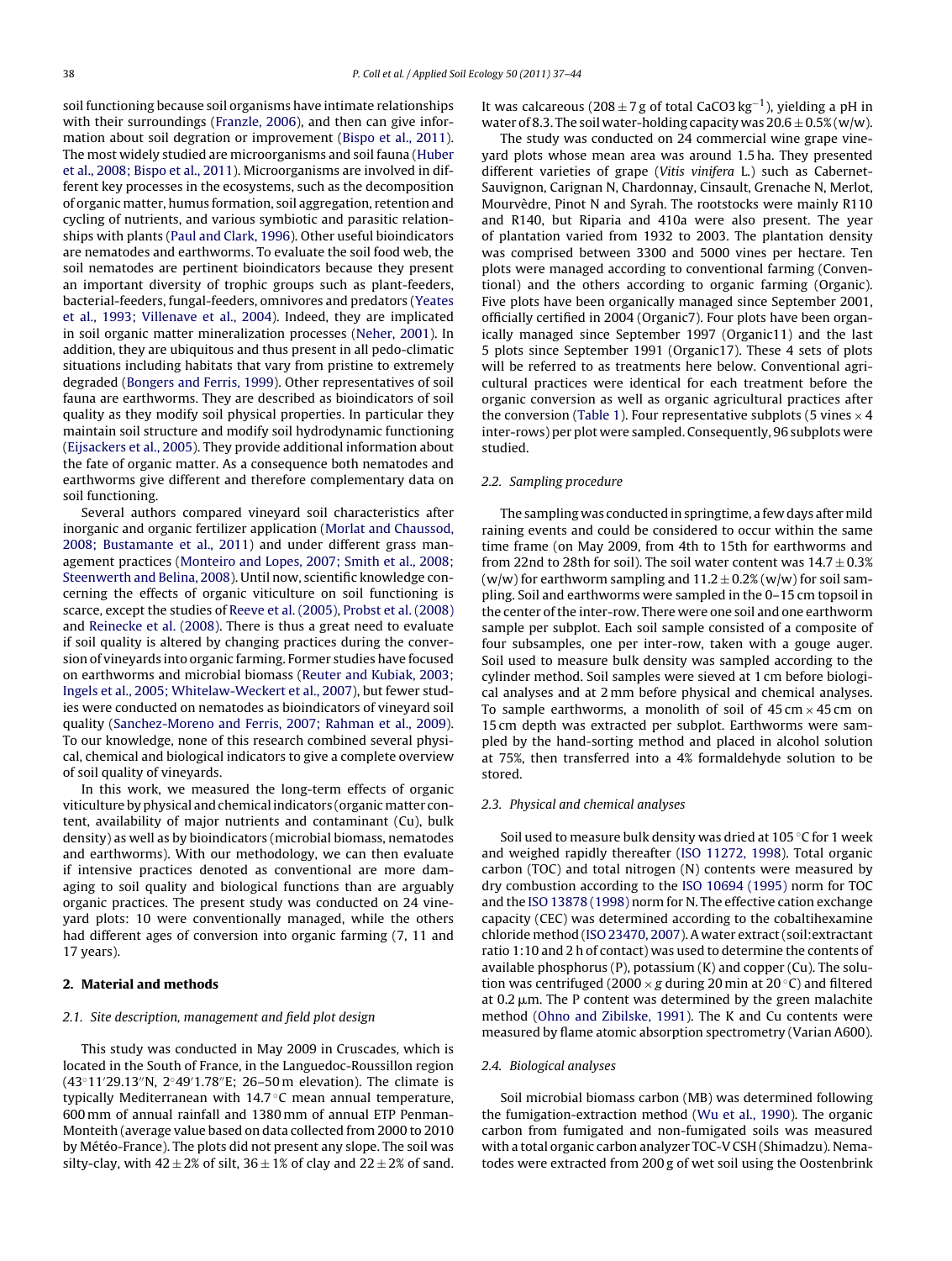<span id="page-2-0"></span>

| Table 1                                                             |  |
|---------------------------------------------------------------------|--|
| Agricultural practices in conventional farming and organic farming. |  |

|              | Soil management                                                               |                                                                      | Fertilization (N-P-K)                                                                       | Vine phytosanitary                                          | Tractor frequency              |
|--------------|-------------------------------------------------------------------------------|----------------------------------------------------------------------|---------------------------------------------------------------------------------------------|-------------------------------------------------------------|--------------------------------|
|              | Rows                                                                          | Inter-rows                                                           |                                                                                             | protection                                                  | per year (year <sup>-1</sup> ) |
| Conventional | Chemical weeding<br>(glyphosate,<br>$700 g h a^{-1}$ , 1 year <sup>-1</sup> ) | Tillage with tined tools<br>(15 cm depth, 2 year <sup>-1</sup> )     | Mineral (10-10-20,<br>$200 \text{ kg} \text{ ha}^{-1}$ , 1 year <sup>-1</sup> )             | Synthesis and natural<br>(6 treatments year <sup>-1</sup> ) | 14                             |
| Organic      | Tillage (10 cm of depth,<br>$\sqrt{2}$ vear <sup>-1</sup> )                   | Mouldboard ploughing<br>$(25 \text{ cm depth}, 4 \text{ year}^{-1})$ | Compost (90% of OM)<br>$(9-5-0, 500 \text{ kg ha}^{-1})$<br>$\sqrt{1}$ year <sup>-1</sup> ) | Natural (8<br>treatments year <sup>-1</sup> )               | 18                             |

elutriation technique, complemented with sieving and cottonwood extraction [\(ISO](#page-6-0) [23611-4,](#page-6-0) [2007\).](#page-6-0) Nematodes were fixed in a 4% formaldehyde solution and a representative sub-sample was mounted on glass slides for identification at high magnification  $(x400)$ . An average of 150 nematodes per sample was identified to family level and grouped into 5 trophic groups: plant-feeders (PF), bacterial-feeders (Ba), fungal-feeders (Fu), omnivores (Om) and predators (Pr). Earthworms were gently dried before being weighed and counted. Adult and juvenile earthworms were distinguished and distributed into 2 ecological categories: endogeics and anecics.

#### 2.5. Statistical analyses

An univariate approach using generalized and linear mixed models for hierarchical data [\(Pinherio](#page-6-0) [and](#page-6-0) [Bates,](#page-6-0) [2000;](#page-6-0) [Bolker](#page-6-0) et [al.,](#page-6-0) [2009\)](#page-6-0) was used to study the differences between treatments for each observed variable. Prior to the analysis and when necessary, the distribution of observed variables were adjusted to Gaussian distribution using proper transformations (square root or logarithmic). The variables describing density data belonging to nematode trophic groups and earthworm ecological categories were not normalized because they rather followed Poisson distribution. The functions lmer and glmer from the library lme4 of the R 2.11.1 software (R Development Core Team, 2011) were used to compute mixed models from variables having, respectively, Gaussian and Poisson distributions. The multiple comparisons of mean among treatments were then tested using Markov Chain Monte Carlo samples.

Based on the results of the univariate approach, a linear discriminant analysis was conducted to discriminate observations among the 4 treatments (Conventional, Organic7, Organic11 and Organic17). In order to do this, this multivariate analysis computed the best discriminant functions to differentiate objects among treatments, while minimizing variability within a treatment [\(Legendre](#page-6-0) [and](#page-6-0) [Legendre,](#page-6-0) [1998\).](#page-6-0) Bulk density, total organic carbon (TOC) and total nitrogen (N) contents, soil microbial biomass carbon (MB), available phosphorus (P), potassium (K) and copper (Cu) contents, effective CEC (CEC), plant-feeding (PF), bacterialfeeding (Ba), fungal-feeding (Fu), combined omnivore and predator (Om + Pr) nematode densities and endogeic earthworm density and biomass were the variables integrated in the discriminant analysis. This analysis was performed using the XL-Stat software for Windows®. The results were presented in the form of correlations circle of variables, distribution ofthe 96 observations along the two discriminant axes and confusion matrix comparing a priori (real) and a posteriori (calculated) classification of observations using the cross-validation technique.

### **3. Results**

#### 3.1. Physical and chemical parameters

The Organic plots tended to have a higher bulk density than the Conventional plots but only bulk density of Organic11 was significantly higher than that of Conventional plots (Table 2). The TOC content significantly increased from Conventional to Organic17 (+32%). A marked rise was measured between Organic7 and Organic11 (+15%). Concerning the total N content, 2 different groups were identified. Conventional and Organic7 had significantly lower N content than Organic11 and Organic17. A steep decrease in available P content was measured between Conventional and Organic7 (−58%) but, thereafter, a continuous increase of available P content was noticed between Organic7 to Organic11 (+43%) and Organic11 to Organic17 (+65%). The available K content significantly increased from Conventional to Organic17 (+81%). No significant difference was measured for available Cu content between treatments but one should note that the highest values were measured in Organic plots. The highest values of effective CEC were measured for Organic7 and Organic11. In these treatments, effective CEC was significantly higher (+27%) in comparison with Conventional and Organic17.

#### 3.2. Biological parameters

Organic11 and Organic 17 had significantly higher soil MB than Conventional and Organic7 (+34%) [\(Table](#page-3-0) 3). The lowest total nematode density was measured for Conventional plots. The total nematode density was significantly higher in Organic7 (+45%) and in Organic17 (+79%) than in Conventional plots. The plant-feeder density was significantly higher in Organic7 (+126%) and in Organic17 (+187%) than in Conventional plots. Plantfeeding nematodes were dominated by facultative plant-feeders with Tylenchidae family (data not shown). Among obligate plant-

**Table 2**

Physical and chemical parameters: bulk density, total organic carbon (TOC), total nitrogen (N), available phosphorus (P), potassium (K) and copper (Cu) contents and effective cation exchange capacity (CEC) in conventional farming (Conventional) and organic farming for 7 years (Organic7), 11 years (Organic11) and 17 years (Organic17).

|                      | Bulk density (g cm <sup>-3</sup> ) <sup>*</sup> | TOC $(mgg^{-1})^{\dagger}$ | $N (mgg^{-1})^*$ | $P(mgkg^{-1})^*$   | $K$ (mg kg <sup>-1</sup> ) <sup>¥</sup> | Cu $(mgkg^{-1})^{ns}$ | CEC (cmol <sup>+</sup> $kg^{-1}$ ) <sup>*</sup> |
|----------------------|-------------------------------------------------|----------------------------|------------------|--------------------|-----------------------------------------|-----------------------|-------------------------------------------------|
| Conventional         | $1.21 + 0.03$ b                                 | $10.2 + 0.3c$              | $1.00\pm0.02$ b  | $1.06 + 0.12 a$    | $27 \pm 3c$                             | $0.22 + 0.03$ a       | $16.3 + 0.5$ b                                  |
| Organic <sub>7</sub> | $1.31 \pm 0.01$ ab                              | $10.8 + 0.4$ bc            | $1.01\pm0.03$ b  | $0.45 + 0.04$ b    | $30 + 3$ bc                             | $0.35 + 0.07$ a       | $19.9 + 0.7 a$                                  |
| Organic11            | $1.41 \pm 0.02$ a                               | $12.4\pm0.4$ ab            | $1.25\pm0.05$ a  | $0.64 \pm 0.04$ ab | $45 \pm 5$ ab                           | $0.34 + 0.06$ a       | $20.7 \pm 0.8$ a                                |
| Organic17            | $1.29 \pm 0.01$ ab                              | $13.5\pm0.5$ a             | $1.36 + 0.04$ a  | $1.05 + 0.06$ a    | $49 \pm 5 a$                            | $0.39 + 0.07$ a       | $15.7 + 0.4 h$                                  |

Means ± standards errors are presented. Means differing significantly are denoted with different lowercase letters; ns, not significant.

Threshold significant at 95%.

¥ Threshold significant at 90%.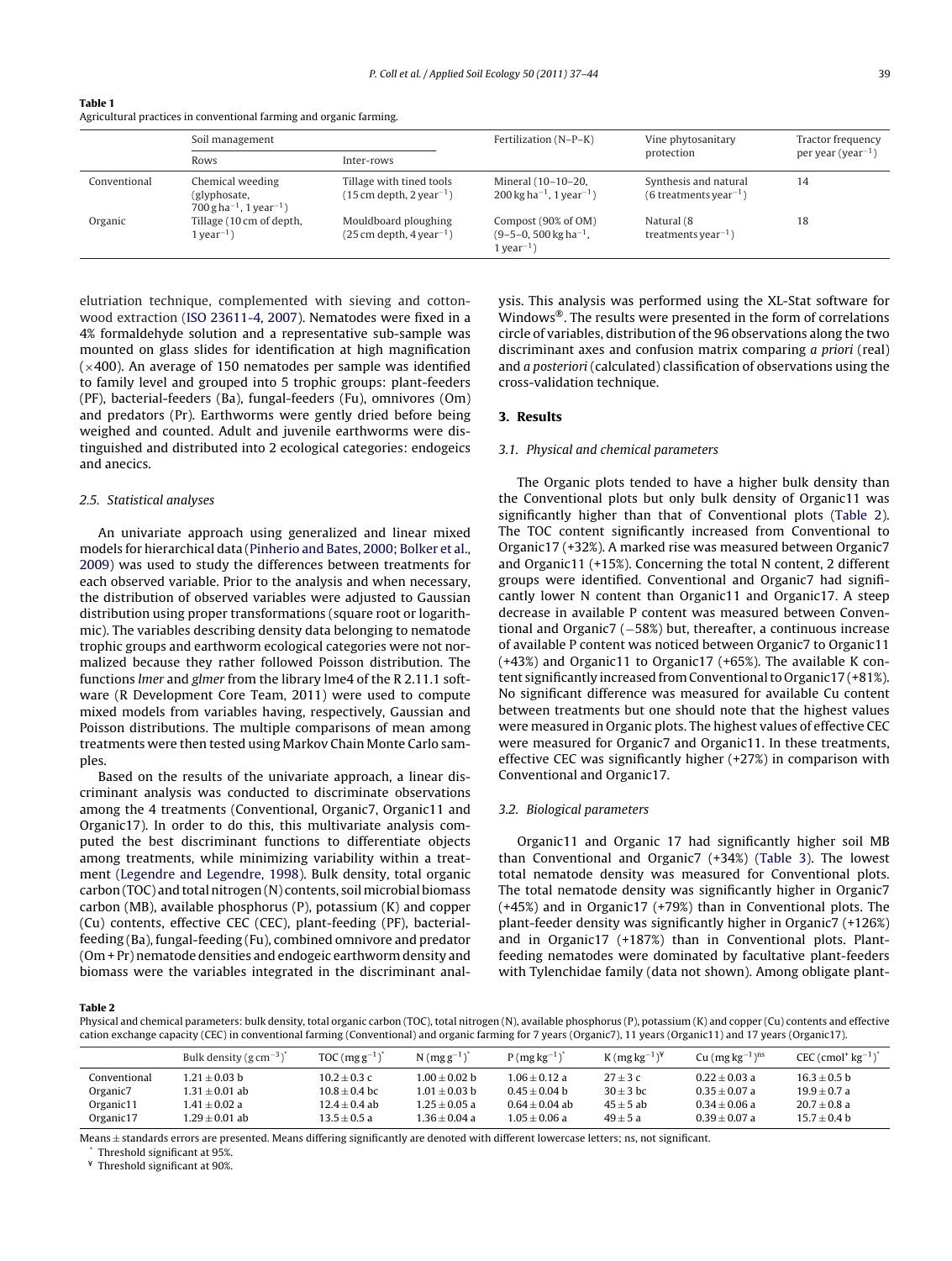# <span id="page-3-0"></span>**Table 3**

Soil microbial biomass (MB) and nematode trophic group density in conventional farming (Conventional) and organic farming for 7 years (Organic7), 11 years (Organic11) and 17 years (Organic17).

|                                    | Microorganisms | Nematofauna (ind. $(100 \text{ g dry soil})^{-1}$ ) |                                 |                             |                                  |                    |
|------------------------------------|----------------|-----------------------------------------------------|---------------------------------|-----------------------------|----------------------------------|--------------------|
| MB $(\mu g C g^{-1})^{\mathbf{Y}}$ |                | Plant-feeders <sup>*</sup>                          | Bacterial-feeders <sup>ns</sup> | Fungal-feeders <sup>¥</sup> | Omnivores-predators <sup>¥</sup> | Total <sup>¥</sup> |
| Conventional                       | $77 + 7 h$     | $210 + 17c$                                         | $402 + 29a$                     | $212 + 15$ b                | $112 + 12 h$                     | $936 + 49c$        |
| Organic <sub>7</sub>               | $73 + 3 h$     | $474 + 62$ ab                                       | $422 + 36a$                     | $303 + 38a$                 | $156 + 20a$                      | $1355 + 115$ ab    |
| Organic11                          | $100 \pm 5 a$  | $403 \pm 69$ b                                      | $440 \pm 55$ a                  | $303 \pm 37$ a              | $101 + 17 h$                     | $1248 \pm 137$ bc  |
| Organic17                          | $101 \pm 4a$   | $603 \pm 62$ a                                      | $541 \pm 60 a$                  | $417 + 51a$                 | $113 \pm 13$ b                   | $1672 + 143$ a     |

Means ± standards errors are presented. Means differing significantly are denoted with different lowercase letters; ns, not significant.

Threshold significant at 95%.

¥ Threshold significant at 90%.

feeders, Paratylenchus sp. and Tylenchorynchus sp. dominated and almost no Xiphinema sp. were found whatever the treatment, just 7.5 and 12.1 ind. (100 g dry soil)<sup>-1</sup> for 2 samples (data not shown). No significant difference was measured for bacterialfeeder densities between treatments. However, the lowest density was observed for Conventional plots. The fungal-feeder density increased from Conventional to Organic17. It was significantly higher in Organic7 (+43%) and in Organic17 (+97%) than in Conventional plots. The combined density of omnivores and predators was significantly higher (+44%) in Organic7 than in other treatments.

There were many samples without earthworms in all the treatments, and especially in the Organic plots (Table 4). The total earthworm density was significantly higher in Conventional than in Organic plots (−44% between Conventional and Organic7 and −55% between Conventional and Organic17). Endogeics were the most represented (more than 85% of total density) compared to the anecics in both Conventional and Organic plots. The anecic density was low whatever the treatment and not significantly different between treatments. The highest biomass of earthworms was observed in the Conventional plots. Contrary to the density, the biomass was mainly represented by the anecics.

#### 3.3. Discriminant analysis

The discriminant analysis [\(Fig.](#page-4-0) 1 and [Table](#page-4-0) 5) was significant at  $\alpha$ = 0.001 according to the Wilks test and each discriminant axis explained a significant portion of the overall variance of the database ( $p < 0.01$ ). The first two discriminant functions explained 93% of the dataset variability [\(Fig.](#page-4-0) 1A). The first axis explained 68% ofthe dataset variability and was mainly defined by total N and TOC contents, plant-feeding nematode density, available K content and fungal-feeding nematode density. The axis 2 contributed 25% of the dataset variability and was correlated to effective CEC and available P content. The distribution of observations along the 2 axes showed a clear discrimination of the 4 treatments ([Fig.](#page-4-0) 1B). The first axis clearly discriminated the 4 treatments and therefore, a gradient starting from Conventional to Organic17 was found along this axis. On the other hand, the second axis was less discriminant as it only discriminated Conventional and Organic17 from Organic7 and Organic11. Some overlaps were observed between treatments and

were associated to the variability of observations in a given treatment. The confusion matrix [\(Table](#page-4-0) 5) compared the classification of plots predicted by the model of discriminant analysis and the real classification constituted from experimental plot design. The confusion matrix showed that the discriminant analysis successfully classified 79% of the 96 observations. The a posteriori classification of Conventional and Organic17 plots were respectively correct at a rate of 88 and 90% whereas, Organic7 and Organic11 plots were correctly classified, respectively at a rate of 75% and 55%.

#### **4. Discussion**

# 4.1. Soil quality indicators to study the transition to organic farming

This study was conducted on commercial vineyards. Fourteen plots which have been organically managed for 7, 11 and 17 years were compared to 10 conventionally managed plots. We analysed the long-term effects of organic management on vineyard soil quality determined by physical, chemical and also biological indicators. Measurements on grape production were not included to define soil quality because the diversity of plant material would not have given reliable data to compare the different treatments. As reviewed by [Bastida](#page-5-0) et [al.](#page-5-0) [\(2008\),](#page-5-0) the multiparametric indices are a promising tool to objectively describe the changes of soil quality but the weighting of different functions is subjective and does not depend on statistical (objective) method. In this study, our statistical approach was different because we used a combination of statistical tools that clearly distinguish the four treatments which organized themselves along the first axis, defining a gradient starting from Conventional to Organic17. Indeed, no significant difference appeared before 11 years of organic farming for total organic carbon (TOC), total nitrogen (N) and available potassium (K) contents, soil microbial biomass (MB) and fungal-feeding nematode density (Fu). However, other soil indicators, such as available P content rapidly decreased after conversion. Some authors, such as [Martin](#page-6-0) et [al.](#page-6-0) [\(2007\),](#page-6-0) explained such a trend as an exhaustion of available P pools built up from successive mineral P fertilizers. Afterwards, we observed an increase of available P content as reported by [Garcia-Ruiz](#page-6-0) et [al.](#page-6-0) [\(2009\)](#page-6-0) and [Liu](#page-6-0) et [al.](#page-6-0) [\(2007\)](#page-6-0) on differ-

**Table 4**

Proportion of samples without earthworm, density and biomass of endogeic and anecic earthworms in conventional farming (Conventional) and organic farming for 7 years (Organic7), 11 years (Organic11) and 17 years (Organic17).

|              | Samples without earthworm (%) | Density (ind $m^{-2}$ ) |                       |                    | Biomass $(g m^{-2})$    |                       |                     |
|--------------|-------------------------------|-------------------------|-----------------------|--------------------|-------------------------|-----------------------|---------------------|
|              |                               | Endogeics <sup>¥</sup>  | Anecics <sup>ns</sup> | Total <sup>¥</sup> | Endogeics <sup>ns</sup> | Anecics <sup>ns</sup> | Total <sup>ns</sup> |
| Conventional | 45                            | $12.5 \pm 2.6 a$        | $1.1 \pm 0.5$ a       | $13.6 \pm 2.6 a$   | $4.5 \pm 1.1 a$         | $15.5 + 8.9 a$        | $19.9 \pm 9.1 a$    |
| Organic7     | 75                            | $6.9 \pm 5.5$ b         | $0.7 \pm 0.7$ a       | $7.6 + 5.5 h$      | $0.6 \pm 0.6 a$         | $1.1 + 1.1 a$         | $1.8 \pm 1.3 a$     |
| Organic11    | 75                            | $6.1 \pm 4.0$ b         | $0.6 \pm 0.6 a$       | $6.7 \pm 4.0$ b    | $1.0 \pm 0.9$ a         | $8.1 \pm 8.1 a$       | $9.0 \pm 8.1 a$     |
| Organic17    | 60                            | $4.4 \pm 2.0$ b         | $1.7 \pm 0.9$ a       | $6.1 \pm 2.1$ b    | $0.3 \pm 0.1 a$         | $11.3 \pm 7.0 a$      | $11.7 \pm 7.0$ a    |

Means ± standards errors are presented. Means differing significantly are denoted with different lowercase letters; ns, not significant. ¥ Threshold significant at 90%.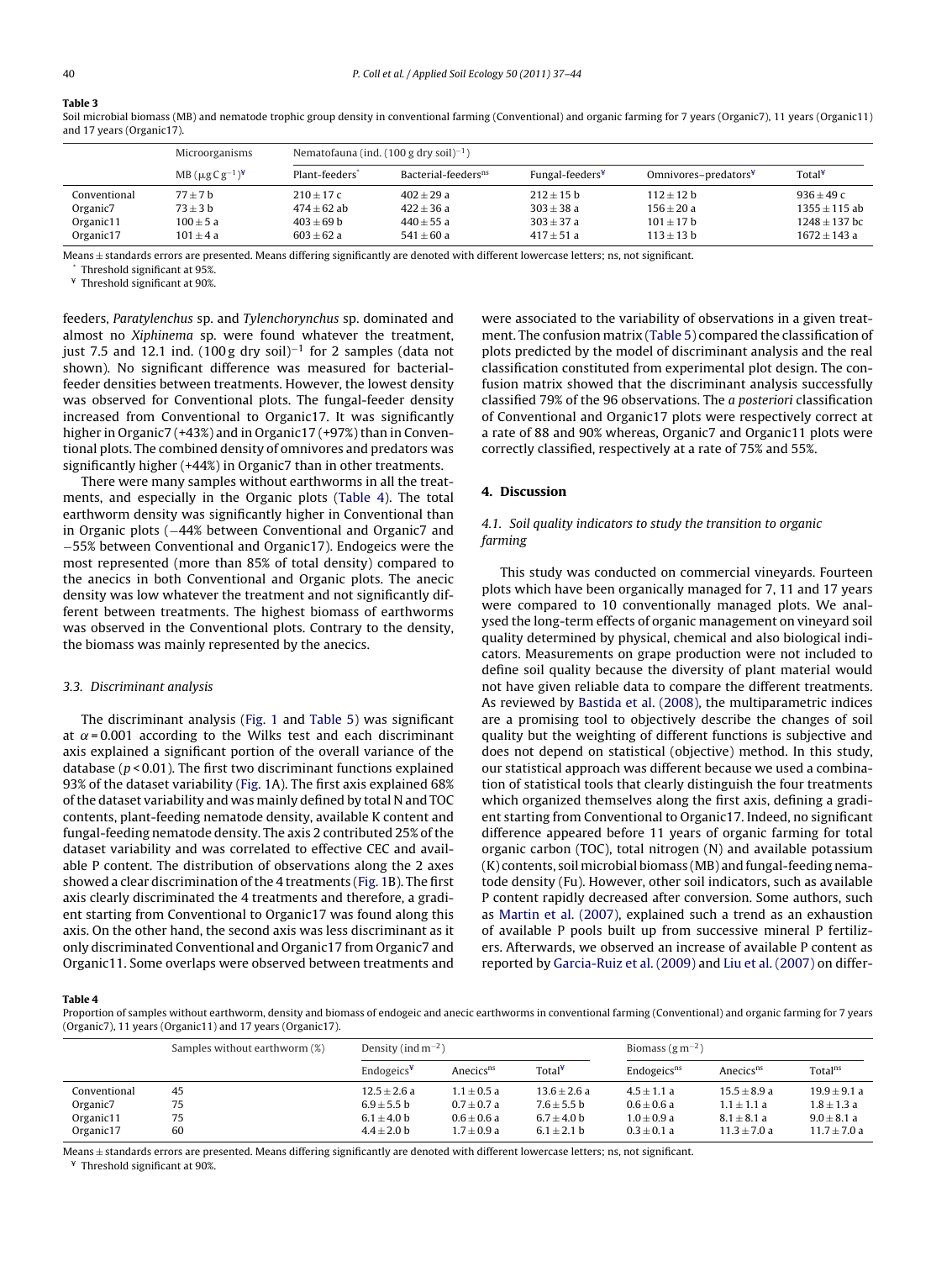<span id="page-4-0"></span>

**Fig. 1.** Discriminant analysis performed on physical, chemical and biological parameters for conventional farming (Conventional) and organic farming for 7 years (Organic7), 11 years (Organic11) and 17 years (Organic17). (A) Correlations circle of variables: bulk density, total organic carbon (TOC), total nitrogen (N), available phosphorus (P), potassium (K) and copper (Cu) contents, effective cation exchange capacity (CEC), soil microbial biomass (MB), density of plant-feeding (PF), bacterialfeeding (Ba), fungal-feeding (Fu), omnivore and predator (Om + Pr) nematodes and density and biomass of endogeic earthworms.(B) Distribution ofthe 96 observations and ofthe centroids (prominent symbols) of each treatment along the 2 discriminant axes.

ent crops. Conversely, available K content increased progressively from Conventional to Organic17 whereas [Gosling](#page-6-0) [and](#page-6-0) [Shepherd](#page-6-0) [\(2005\)](#page-6-0) observed K was significantly higher in the conventional fields than in the low fertility organic fields. One should note that the quantity of compost applied was too low to explain the observed trends for P and K (25 kg P ha<sup>-1</sup> year<sup>-1</sup> and no K, [Table](#page-2-0) 1). Previous studies have shown that microorganisms release organic acids which can increase the availability of P ([Arcand](#page-5-0) [and](#page-5-0) [Schneider,](#page-5-0) [2006\)](#page-5-0) and K [\(Basak](#page-5-0) [and](#page-5-0) [Biswas,](#page-5-0) [2009\).](#page-5-0) Phosphatases excreted by microorganisms, and more particularly fungi, have also the ability to mineralize organic P [\(Rodriguez](#page-6-0) [and](#page-6-0) [Fraga,](#page-6-0) [1999\).](#page-6-0) Thus, the increase of microbial biomass after organic conversion and activities of some microorganisms could explain why after 7 years of organic farming, the available P and K contents increased. The total nematode density, especially plant-feeders (PF) and total earthworm density, especially endogeic density responded more sharply and quickly to the organic conversion. [Garcia-Ruiz](#page-6-0) et [al.](#page-6-0) [\(2009\)](#page-6-0) did the same observation for the plant-feeder density in one site of olive groves after 7–8 years of organic practices. In our case, plant-feeders that increased in density were mainly the facultative plant-feeders Tylenchidae and phytoparasitics, Tylenchorynchus sp. Xiphinema sp., grapevine fanleaf virus vector (GFLV) were almost absent in each treatment. However, it is known that the highest density of Xiphinema sp. occurred at 40–110 cm depth and yet we sampled it in the 0–15 cm topsoil ([Villate](#page-7-0) et [al.,](#page-7-0) [2008\).](#page-7-0) For earthworm density, [Scullion](#page-7-0) et [al.](#page-7-0) [\(2007\)](#page-7-0) observed some positive effects after 10 years of organic farming on grass-arable rotations. Gradual changes of soil properties in converting plots into organic farming have been measured by several authors and discussed by [Martini](#page-6-0) et [al.](#page-6-0) [\(2004\).](#page-6-0) The other studied indicators did not present any change and should be considered as not sensitive enough to monitor the conversion to organic viticulture in these pedo-climatic conditions. So, organic matter, available P and K, microbial biomass, nematodes and earthworms could be considered as a basis to a guideline to best transition strategies in vineyards.

#### 4.2. Effects of organic farming on soil organisms

In organic farming, plant nutrition is based on the mineralization of organic matter by soil organisms. Several authors reported negative effects of Cu on soil organisms ([Wightwick](#page-7-0) et [al.,](#page-7-0) [2010\).](#page-7-0) We observed, as [Beni](#page-6-0) [and](#page-6-0) [Rossi](#page-6-0) [\(2009\),](#page-6-0) trends of higher available Cu contents in Organic treatments than in Conventional ones. As a matter of facts, Cu salts are the only efficient fungicides against downy mildew, allowed in organic farming. Furthermore, Brun et [al.](#page-6-0) [\(2001\)](#page-6-0) showedCuaccumulates intheupper layers of soils.However in our study, we did not observe significant increase of available Cu after organic conversion. This might be related to the method that we used for measuring Cu availability. [Michaud](#page-6-0) et [al.](#page-6-0) [\(2007\)](#page-6-0) have shown that in calcareous soils contaminated by Cu fungicides, water-extractable Cu varied little, compared to total soil Cu, or EDTA-extractable Cu.

Generally, grass cover and applications of organic matter have positive effects on earthworms in vineyards ([Peres](#page-6-0) et [al.,](#page-6-0) [1998;](#page-6-0) [Paoletti,](#page-6-0) [1999;](#page-6-0) [Eisenhauer](#page-6-0) et [al.,](#page-6-0) [2009\).](#page-6-0) However, we measured the lowest density and biomass of earthworms in Organic plots. The density of anecics was very low in all treatments but it was certainly underestimated. Actually, the hand-sorting method without prior application of an expellant (such as mustard or formaldehyde solution) did not allow to sample larger earthworms, such as anecics, which can rapidly escape into deeper soil layers [\(Pelosi](#page-6-0) et [al.,](#page-6-0) [2009\).](#page-6-0) However, the hand-sorting is appropriate for endogeic and their density strongly decreased between Conventional and

**Table 5**

Confusion matrix comparing a priori (real) and a posteriori (calculated) classification of observations using the cross-validation technique.

|                         | A posteriori classification |          | Correct classifications (%) |           |    |
|-------------------------|-----------------------------|----------|-----------------------------|-----------|----|
|                         | Conventional                | Organic7 | Organic11                   | Organic17 |    |
| A priori classification |                             |          |                             |           |    |
| Conventional            | 35                          |          |                             |           | 88 |
| Organic7                |                             |          |                             |           | 75 |
| Organic11               |                             |          |                             |           | 55 |
| Organic17               |                             |          |                             | 18        | 90 |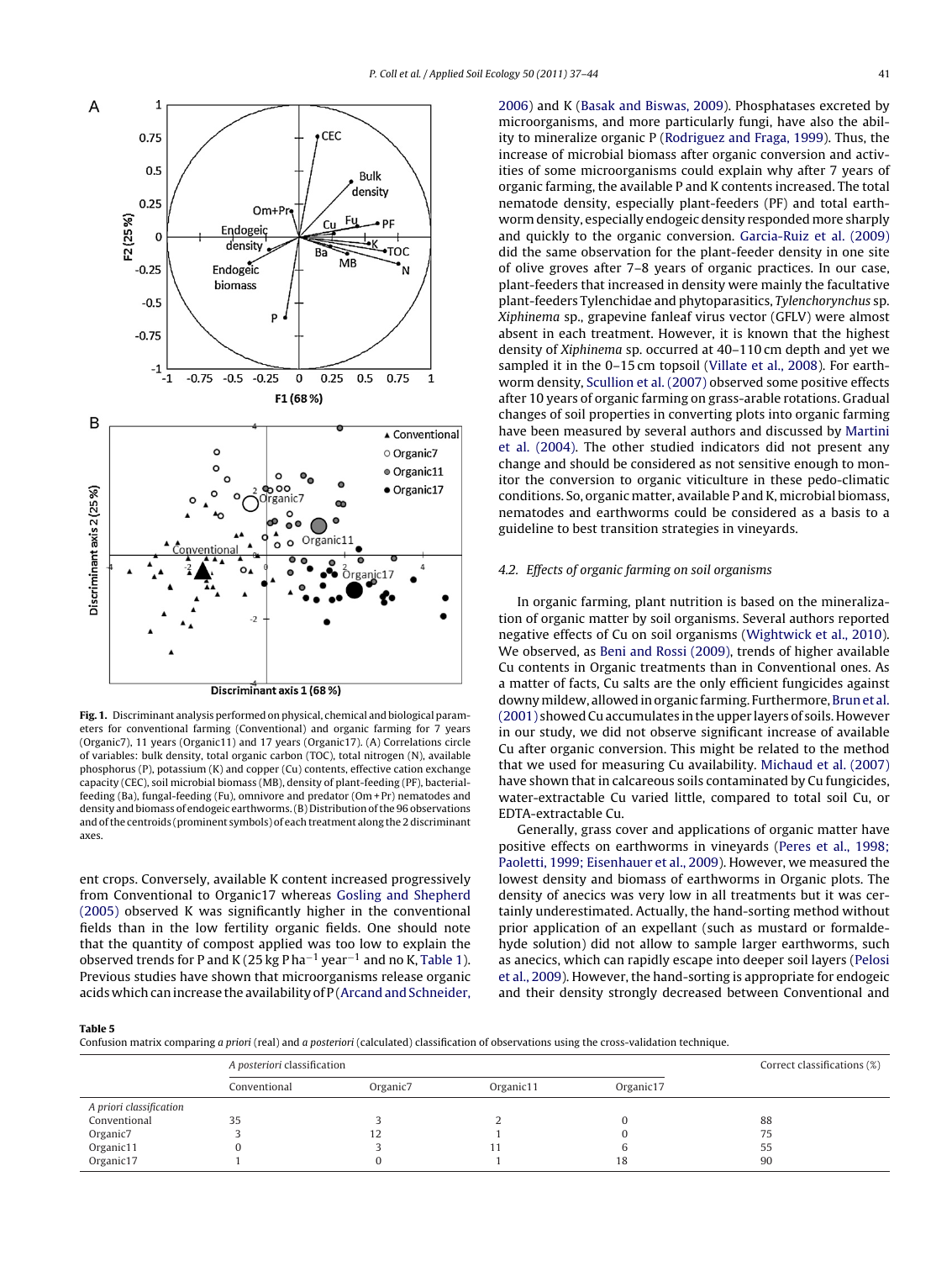<span id="page-5-0"></span>Organic7. The tillage which was more frequent to control weeds under organic management could also explain these observations. Several authors highlighted negative effects of tillage on earthworm density and biomass [\(Emmerling,](#page-6-0) [2001;](#page-6-0) [Paoletti,](#page-6-0) [1999](#page-6-0) on different crops). Furthermore, with the organic conversion, the shallow tillage was replaced by a deeper mouldboard ploughing. Short-term studies (3 and 6 years) of [Metzke](#page-6-0) et al. (2007) and [Peigné](#page-6-0) et [al.](#page-6-0) [\(2009\)](#page-6-0) on different tillage systems under organic annual crop farming did not observe higher earthworm density or biomass under shallow tillage in comparison with mouldboard ploughing. However, we could hypothesize that mouldboard ploughing has long-term negative effect on earthworms. [Villenave](#page-7-0) [et](#page-7-0) [al.](#page-7-0) [\(2009\)](#page-7-0) demonstrated that tillage also tends to disturb omnivore and predator nematodes. In the same way, we did not measure any modification of the densities of these nematodes with organic farming and their low densities in every plot indicated a simple and short soil micro-food web in all these vineyards ([Ferris](#page-6-0) et [al.,](#page-6-0) [2001\).](#page-6-0) Soil compaction, as evaluated by the measure of bulk density, was higher in Organic plots. This was the consequence of the increase of the traffic for tillage and phytosanitary treatments in organic management. [Bouwman](#page-6-0) [and](#page-6-0) [Arts](#page-6-0) [\(2000\)](#page-6-0) observed a decrease of free-living nematode density in a heavily compacted soil compared with a slightly compacted soil. They explained that nematodes reacted negatively to the decreased pore space habitats due to soil compaction. In our case, bacterial and fungal-feeding nematode density was globally higher in Organic plots despite an increased bulk density. [Hansen](#page-6-0) [\(1996\)](#page-6-0) and [Hansen](#page-6-0) [and](#page-6-0) [Engelstad](#page-6-0) [\(1999\)](#page-6-0) showed that soil compaction had negative effects on earthworms. So, soil compaction could explain, with ploughing, the decrease of earthworm density that we observed in organic viticulture. More globally, agricultural practices in organic conversion cause some damage on soil organisms.

#### 4.3. Organic matter, microbial biomass and nematodes

The soil organic matter plays essential roles in soil functioning and it can be considered as the keystone of soil management under organic farming. Under Organic plots, we measured higher TOC contents. Many authors observed the same positive effect of organic farming as [Briar](#page-6-0) et [al.](#page-6-0) [\(2007\)](#page-6-0) on different annual crops and [Vestberg](#page-7-0) et [al.](#page-7-0) [\(2009\)](#page-7-0) on strawberry crops. The sole application of compost (261 kg of organic carbon ha−<sup>1</sup> year−1) would lead to a content of 11.2 mg of TOC  $g^{-1}$  of soil after 17 years of organic farming whereas we measured it at 13.5 mg g<sup>-1</sup>. Thus, the more abundant grass cover in Organic treatments contributed certainly in the increase of TOC contents and microbial biomass as observed by [Potthoff](#page-6-0) et [al.](#page-6-0) [\(2006\).](#page-6-0) Organic matter constitutes a source of nutrients for microorganisms ([Calbrix](#page-6-0) et [al.,](#page-6-0) [2007\)](#page-6-0) which increased after the conversion into organic farming and root-exudates are known too to stimulate microbial growth [\(Bouwman](#page-6-0) [and](#page-6-0) [Arts,](#page-6-0) [2000;](#page-6-0) [Whitelaw-Weckert](#page-6-0) et [al.,](#page-6-0) [2007\).](#page-6-0) In the same way, [Rahman](#page-6-0) et [al.](#page-6-0) [\(2009\)](#page-6-0) showed positive effects of grass cover on the density of plant-feeding and microbivorous nematodes which agreed with our results. An increase of plant-feeding nematodes intensifies root C fluxes activating microbial biomass from the rhizosphere and microbivorous nematodes stimulate microorganisms [\(Denton](#page-6-0) et [al.,](#page-6-0) [1999\).](#page-6-0) Conversely, as there were more microorganisms in Organic plots, we consistently found more fungal-feeding nematode density in organic plots, which is in line with [Ferris](#page-6-0) et [al.](#page-6-0) [\(1996\),](#page-6-0) [Villenave](#page-7-0) et [al.](#page-7-0) [\(2004\)](#page-7-0) and [Villenave](#page-7-0) et [al.](#page-7-0) [\(2010\).](#page-7-0) However, only an increasing trend was observed for bacterial-feeding nematode density in Organic plots. The nematodes are good indicators of soil decomposition pathway [\(Ferris](#page-6-0) et [al.,](#page-6-0) [2004\).](#page-6-0) The bacterialfeeders/fungal-feeders ratio decreased with organic farming, as observed by [Mc](#page-6-0) [Sorley](#page-6-0) [and](#page-6-0) [Frederick](#page-6-0) [\(1999\).](#page-6-0) So, the decomposition pathway becomes dominated by fungi under Organic plots in com-

parison with Conventional plots. The increase of fungi after organic conversion was also observed by different authors as [Gryndler](#page-6-0) [et](#page-6-0) [al.](#page-6-0) [\(2006\)](#page-6-0) for arbuscular mycorrhizal fungi. Thus, the application of compost and the presence of a grass cover on Organic plots led to increase soil organic matter, microbial biomass and nematode density, especially plant-feeders and fungal-feeders whereas ratio bacteria/fungi decreased.

### **5. Conclusion**

Through our experimental design, we studied long-term effects of different changes of agricultural practices inherent to organic viticulture on soil quality. In this study, we have demonstrated that a transition period of 7–11 years, depending on the considered indicator, was needed to clearly separate Conventional and Organic farming practices in Southern French vineyards. Apart from classical sensitive indicators used to study organic transition like organic matter content, soil microbial biomass, or bulk density, the easy-touse chemical available P and K contents should also be considered as sensitive indicators. Moreover, our results address the important question of P and K mining with organic practices during transition period. However afterwards, the increase of soil organic matter and related biological activities could partly counteract the observed decrease during the transition period. According to our results, the utilization of soil nematodes as bioindicators of soil quality shall be promoted. Indeed, the study of microbivorous provided some information about microbial biomass and bacteria/fungi ratio. As for omnivore and predator nematodes, they were reliable indicators of environmental perturbations. Despite the diversity of indicators, we have highlighted the difficulty to show the benefits of organic farming on global soil quality in this particular pedoclimatic area, and for the set of farming practices that were investigated.

#### **Acknowledgements**

We thank Louis Fabre, Xavier Sabouraud, Regis Loevenbruck, Jean-Jacques Loze and Gérard Pélissa for allowing us to analyse their vineyards. We also thank Hervé Aholoukpé, Hubert Alcin, Didier Arnal, Didier Blavet, Georg Carlsson, Benoît Cloutier-Hurteau, Cathy Coll, Gabrielle Daudin, Fan Deng, Marney Isaac, Sylvia Julien, Siham Khoulassa, Ernest Kouakoua, Rym Maougal, Aurélie Metay and Emilie Russello for their help in earthworm sampling. Special thanks go to Jean-Pierre Barthès for his expert advice on soils, Inès Sneessens and Malalatiana Razafindrakoto for her help in the laboratory analyses, and Julien Papaïx, Philippe Deleporte and Benoît Cloutier-Hurteau for assistance with statistics. We gratefully acknowledge Terri Andon for carefully reading the manuscript and English revision.

Patrice Coll's PhD grant was provided by the Agence de l'Environnement et de la Maîtrise de l'Energie (ADEME, France) and by Montpellier SupAgro (France). This work was financially supported by the INRAAIDY project(Analyse Intégrée de la DYnamique des systèmes biophysiques, techniques et de décision lors de la conversion à la viticulture biologique).

#### **References**

AgenceBIO, 2002. L'agriculture biologique – Chiffres clés, Broché, Paris.

- AgenceBIO, 2009. L'agriculture biologique Chiffres clés, La documentation Française, Paris.
- Arcand, M.M., Schneider, K.D., 2006. Plant- and microbial-based mechanisms to improve the agronomic effectiveness of phosphate rock: a review. An. Acad. Bras. Cienc. 78, 791–807.
- Basak, B.B., Biswas, D.R., 2009. Influence of potassium solubilizing microorganism (Bacillus mucilaginosus) and waste mica on potassium uptake dynamics by sudan grass (Sorghum vulgare Pers.) grown under two Alfisols. Plant Soil 317, 235–255.
- Bastida, F., Zsolnay, A., Hernández, T., García, C., 2008. Past, present and future of soil quality indices: a biological perspective. Geoderma 147, 159–171.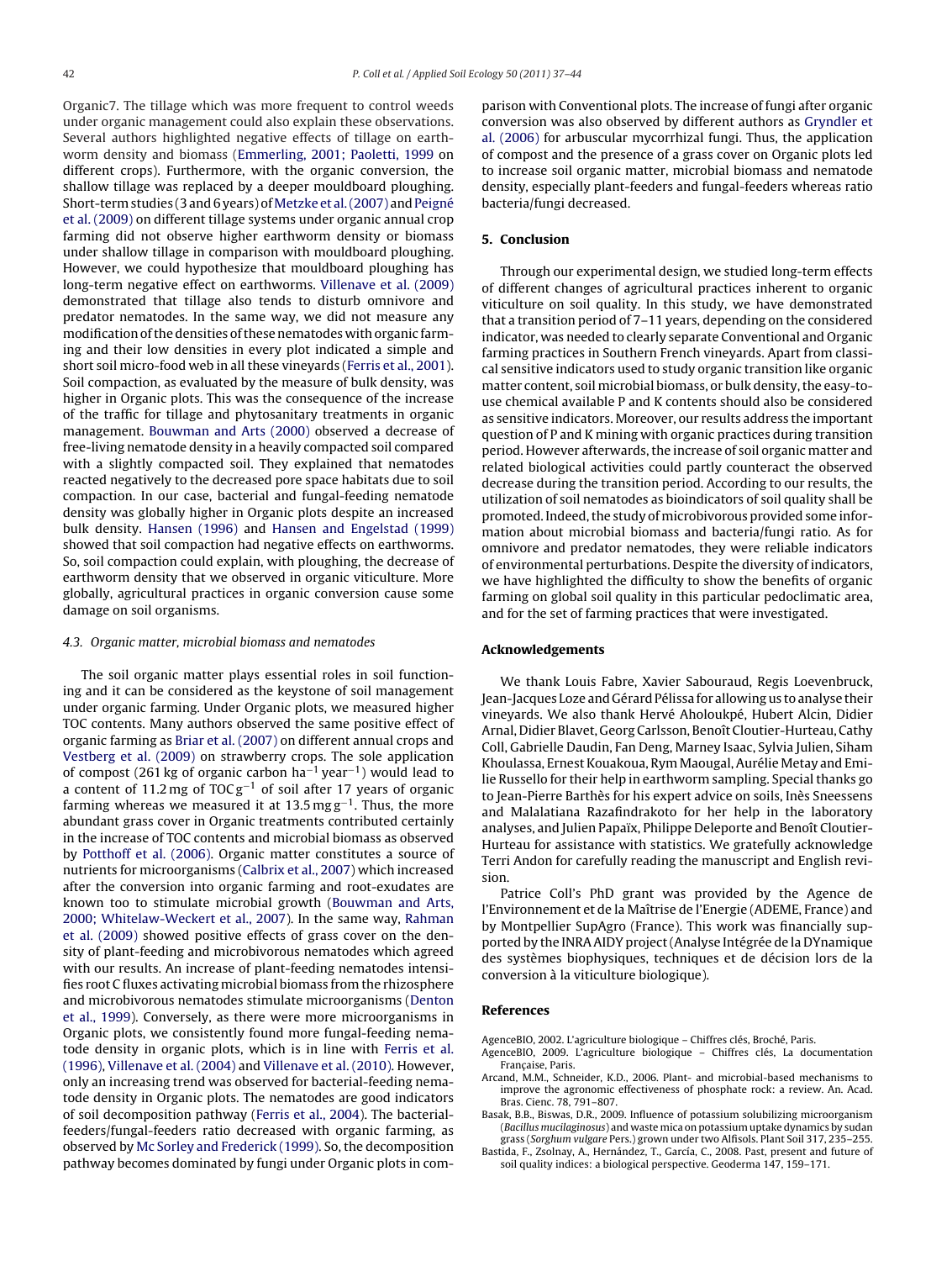- <span id="page-6-0"></span>Beni, C., Rossi, G., 2009. Conventional and organic farming: estimation of some effects on soil, copper accumulation and wine in a Central Italy vineyard. Agrochimica 53, 145–159.
- Bispo, A., Blanchart, E., Delmas, A.B., Laval, K., 2011. Icateurs de la qualité des sols. In: Girard, M.C., Walter, C., Rémy, J.C., Berthelin, J., Morel, J.L. (Eds.), Sols et Environnement. , 2e édition. Dunod éditions, Paris, pp. 509–527.
- Bolker, B.M., Brooks, M.E., Clark, C.J., Geange, S.W., Poulsen, J.R., Stevens, M.H.H., White, J.S.S., 2009. Generalized linear mixed models: a practical guide for ecology and evolution. Trends Ecol. Evol. 24, 127–135.
- Bongers, T., Ferris, H., 1999. Nematode community structure as a bioindicator in environmental monitoring. Trends Ecol. Evol. 14, 224–228.
- Bouwman, L.A., Arts, W.B.M., 2000. Effects of soil compaction on the relationships between nematodes, grass production and soil physical properties. Appl. Soil Ecol. 14, 213–222.
- Briar, S.S., Grewal, P.S., Somasekhar, N., Stinner, D., Miller, S.A., 2007. Soil nematode community, organic matter, microbial biomass and nitrogen dynamics in field plots transitioning from conventional to organic management. Appl. Soil Ecol. 37, 256–266.
- Brun, L.A., Maillet, J., Hinsinger, P., Pepin, M., 2001. Evaluation of copper availability to plants in copper-contaminated vineyard soils. Environ. Pollut. 111, 293–302.
- Bustamante, M.A., Said-Pullicino, D., Agullo, E., Andreu, J., Paredes, C., Moral, R., 2011. Application of winery and distillery waste composts to a Jumilla (SE Spain) vineyard: effects on the characteristics of a calcareous sandy-loam soil. Agric. Ecosyst. Environ. 140, 80–87.
- Calbrix, R.L., Barray, S., Chabrerie, O., Fourrie, L., Laval, K., 2007. Impact of organic amendments on the dynamics of soil microbial biomass and bacterial communities in cultivated land. Appl. Soil Ecol. 35, 511–522.
- Chaignon, V., Sanchez-Neira, I., Herrmann, P., Jaillard, B., Hinsinger, P., 2003. Copper bioavailability and extractability as related to chemical properties of contaminated soils from a vine-growing area. Environ. Pollut. 123, 229–238.
- Coulouma, G., Boizard, H., Trotoux, G., Lagacherie, P., Richard, G., 2006. Effect of deep tillage for vineyard establishment on soil structure: a case study in Southern France. Soil Tillage Res. 88, 132–143.
- Denton, C.S., Bardgett, R.D., Cook, R., Hobbs, P.J., 1999. Low amounts of root herbivory positively influence the rhizosphere microbial community in a temperate grassland soil. Soil Biol. Biochem. 31, 155–165.
- Doran, J.W., Parkin, T.B., 1994. Defining and Assessing Soil Quality, SSSA Spec. Publ. No. 35. Soil Sci. Soc. Am., Inc. and Am. Soc. Agron., Inc., Madison, WI.
- Eijsackers, H., Beneke, P., Maboeta, M., Louw, J.P.E., Reinecke, A.J., 2005. The implications of copper fungicide usage in vineyards for earthwormactivity and resulting
- sustainable soil quality. Ecotoxicol. Environ. Saf. 62, 99–111. Eisenhauer, N., Milcu, A., Sabais, A.C.W., Bessler, H., Weigelt, A., Engels, C., Scheu, S., 2009. Plant community impacts on the structure of earthworm communities depend on season and change with time. Soil Biol. Biochem. 41, 2430–2443.
- Emmerling, C., 2001. Response of earthworm communities to different types of soil tillage. Appl. Soil Ecol. 17, 91–96.
- Ferris, H., Venette, R.C., Lau, S.S., 1996. Dynamics of nematode communities in tomatoes grown in conventional and organic farming systems, and their impact on soil fertility. Appl. Soil Ecol. 3, 161–175.
- Ferris, H., Bongers, T., de Goede, R.G.M., 2001. A framework for soil food web diagnostics: extension of the nematode faunal analysis concept. Appl. Soil Ecol. 18, 13–29.
- Ferris, H., Venette, R.C., Scow, K.M., 2004. Soil management to enhance bacterivore and fungivore nematode populations and their nitrogenmineralisation function. Appl. Soil Ecol. 25, 19–35.
- Franzle, O., 2006. Complex bioindication and environmental stress assessment. Ecol. Indic. 6, 114–136.
- Garcia-Ruiz, R., Ochoa, V., Vinegla, B., Hinojosa, M.B., Pena-Santiago, R., Liebanas, G., Linares, J.C., Carreira, J.A., 2009. Soil enzymes, nematode community and selected physico-chemical properties as soil quality indicators in organic and conventional olive oil farming: Influence of seasonality and site features. Appl. Soil Ecol. 41, 305–314.
- Gosling, P., Shepherd, M., 2005. Long-term changes in soil fertility in organic arable farming systems in England, with particular reference to phosphorus and potassium. Agric. Ecosyst. Environ. 105, 425–432.
- Gryndler, M., Larsen, J., Hrselova, H., Rezacova, V., Gryndlerova, H., Kubat, J., 2006. Organic and mineral fertilization, respectively, increase and decrease the development of external mycelium of arbuscular mycorrhizal fungi in a long-term field experiment. Mycorrhiza 16, 159–166.
- Hansen, S., 1996. Effects of manure treatment and soil compaction on plant production of a dairy farm system converting to organic farming practice. Agric. Ecosyst. Environ. 56, 173–186.
- Hansen, S., Engelstad, F., 1999. Earthworm populations in a cool and wet district as affected by tractor traffic and fertilisation. Appl. Soil Ecol. 13, 237–250.
- Haynes, R.J., 1999. Labile organic matter fractions and aggregate stability under short-term, grass-based leys. Soil Biol. Biochem. 31, 1821–1830.
- Huber, S., Prokop, G., Arrouays, D., Banko, G., Bispo, A., Jones, R.J.A., Kibblewhite, M.G., Lexer, W., Möller, A., Rickson, R.J., Shishkov, T., Stephens, M., Toth, G., van den Akker, J.J.H., Varallyay, G., Verheijen, F.G.A., Jones, A.R., 2008. Environmental Assessment of Soil for Monitoring: Volume I Indicators & Criteria, EUR 23490 EN/1. Office for the Official Publications of the European Communities, Luxembourg.
- Ingels, C.A., Scow,K.M.,Whisson, D.A., Drenovsky,R.E., 2005. Effects of cover crops on grapevines, yield, juice composition, soil microbial ecology, and gopher activity. Am. J. Enol. Vitic. 56, 19–29.
- ISO 10694, 1995. Soil quality—determination of organic and total carbon after dry combustion (elementary analysis).
- ISO 11272, 1998. Soil quality—determination of dry bulk density.
- ISO 13878, 1998. Soil quality—determination of total nitrogen content by dry combustion (elementary analysis).
- ISO 23470, 2007. Soil quality—determination of effective cation exchange capacity (CEC) and exchangeable cations using a hexamminecobalt trichloride solution. ISO 23611-4, 2007. Soil quality—sampling of soil invertebrates—part 4: sampling,
- extraction and identification of soil-inhabiting nematodes. Komarek, M., Cadkova, E., Chrastny,V., Bordas, F., Bollinger, J.C., 2010. Contamination
- of vineyard soils with fungicides: a review of environmental and toxicological aspects. Environment International 36, 138–151. Le Bissonnais, Y., Blavet, D., De Noni, G., Laurent, J.Y., Asseline, J., Chenu, C., 2007.
- Erodibility of Mediterranean vineyard soils: relevant aggregate stability methods and significant soil variables. Eur. J. Soil Sci. 58, 188–195.
- Legendre, P., Legendre, L., 1998. Numerical ecology, 3rd English edition. Elsevier, Amsterdam.
- Liu, B., Tu, C., Hu, S.J., Gumpertz, M., Ristaino, J.B., 2007. Effect of organic, sustainable, and conventional management strategies in grower fields on soil physical, chemical, and biological factors and the incidence of Southern blight. Appl. Soil Ecol. 37, 202–214.
- Martin, R.C., Lynch, D.H., Frick, B., van Straaten, P., 2007. Phosphorus status on Canadian organic farms. J. Sci. Food Agric. 87, 2737–2740.
- Martinez-Casasnovas, J.A., Ramos, M.C., 2009. Soil alteration due to erosion, ploughing and levelling of vineyards in north east Spain. Soil Use Manage. 25, 183–192.
- Martini, E.A., Buyer, J.S., Bryant, D.C., Hartz, T.K., Denison, R.F., 2004. Yield increases during the organic transition: improving soil quality or increasing experience? Field Crop Res. 86, 255–266.
- Mc Sorley, R., Frederick, J.J., 1999. Nematode population fluctuations during decomposition of specific organic amendments. J. Nematol. 31, 37–44.
- Metzke, M., Potthoff, M., Quintern, M., Hess, J., Joergensen, R.G., 2007. Effect of reduced tillage systems on earthworm communities in a 6-year organic rotation. Eur. J. Soil Biol. 43, S209–S215.
- Michaud, A.M., Bravin, M.N., Galleguillos, M., Hinsinger, P., 2007. Copper uptake and phytotoxicity as assessed in situ for durum wheat (Triticum turgidum durum L.) cultivated in Cu-contaminated, former vineyard soils. Plant Soil 298, 99–111.
- Monteiro, A., Lopes, C.M., 2007. Influence of cover crop on water use and performance of vineyard in Mediterranean Portugal. Agric. Ecosyst. Environ. 121, 336–342.
- Morlat, R., Chaussod, R., 2008. Long-term additions of organic amendments in a Loire valley vineyard. I. Effects on properties of a calcareous sandy soil. Am. J. Enol. Vitic. 59, 353–363.
- Neher, D.A., 2001. Role of nematodes in soil health and their use as indicators. J. Nematol. 33, 161–168.
- Ohno, T., Zibilske, L.M., 1991. Determination of low concentrations of phosphorus in soil extracts using malachite green. Soil Sci. Soc. Am. J. 55, 892–895.
- Paoletti, M.G., 1999. The role of earthworms for assessment of sustainability and as bioindicators. Agric. Ecosyst. Environ. 74, 137–155.
- Paul, E.A., Clark, M.F., 1996. Soil Microbiology and Biochemistry. Academic Press, San Diego.
- Peigné, J., Cannavaciuolo, M., Gautronneau, Y., Aveline, A., Giteau, J.L., Cluzeau, D., 2009. Earthworm populations under different tillage systems in organic farming. Soil Tillage Res. 104, 207–214.
- Pelosi, C., Bertrand, M., Capowiez, Y., Boizard, H., Roger-Estrade, J., 2009. Earthworm collection from agricultural fields: comparisons of selected expellants
- in presence/absence of hand-sorting. Eur. J. Soil Biol. 45, 176–183. Peres, G., Cluzeau, D., Curmi, P., Hallaire, V., 1998. Earthworm activity and soil structure changes due to organic enrichments in vineyard systems. Biol. Fertil. Soils 27, 417–424.
- Pinheiro, J.C., Bates, D.M., 2000. Mixed-Effects Models in S and S-plus. Springer, New York.
- Potthoff, M., Steenwerth, K.L., Jackson, L.E., Drenovsky, R.E., Scow, K.M., Joergensen, R.G., 2006. Soil microbial community composition as affected by restoration practices in California grassland. Soil Biol. Biochem. 38, 1851–1860.
- Probst, B., Schuler, C., Joergensen, R.G., 2008. Vineyard soils under organic and conventional management—microbial biomass and activity indices and their relation to soil chemical properties. Biol. Fertil. Soils 44, 443–450.
- Rahman, L., Whitelaw-Weckert, M.A., Hutton, R.J., Orchard, B., 2009. Impact of floor vegetation on the abundance of nematode trophic groups in vineyards. Appl. Soil Ecol. 42, 96–106.
- Reeve, J.R., Carpenter-Boggs, L., Reganold, J.P., York, A.L., McGourty, G., McCloskey, L.P., 2005. Soil and winegrape quality in biodynamically and organically managed vineyards. Am. J. Enol. Vitic. 56, 367–376.
- Reganold, J.P., Elliott, L.F., Unger, Y.L., 1987. Long-term effects of organic and conventional farming on soil-erosion. Nature 330, 370–372.
- Reinecke, A.J., Albertus, R.M.C., Reinecke, S.A., Larink, O., 2008. The effects of organic and conventional management practices on feeding activity of soil organisms in vineyards. Afr. Zool. 43, 66–74.
- Reuter, S., Kubiak, R., 2003. Soil Management Systems to Support Soil Microbial Biomass in Vineyards. Springer, Dordrecht.
- Rodriguez, H., Fraga, R., 1999. Phosphate solubilizing bacteria and their role in plant growth promotion. Biotechnol. Adv. 17, 319–339.